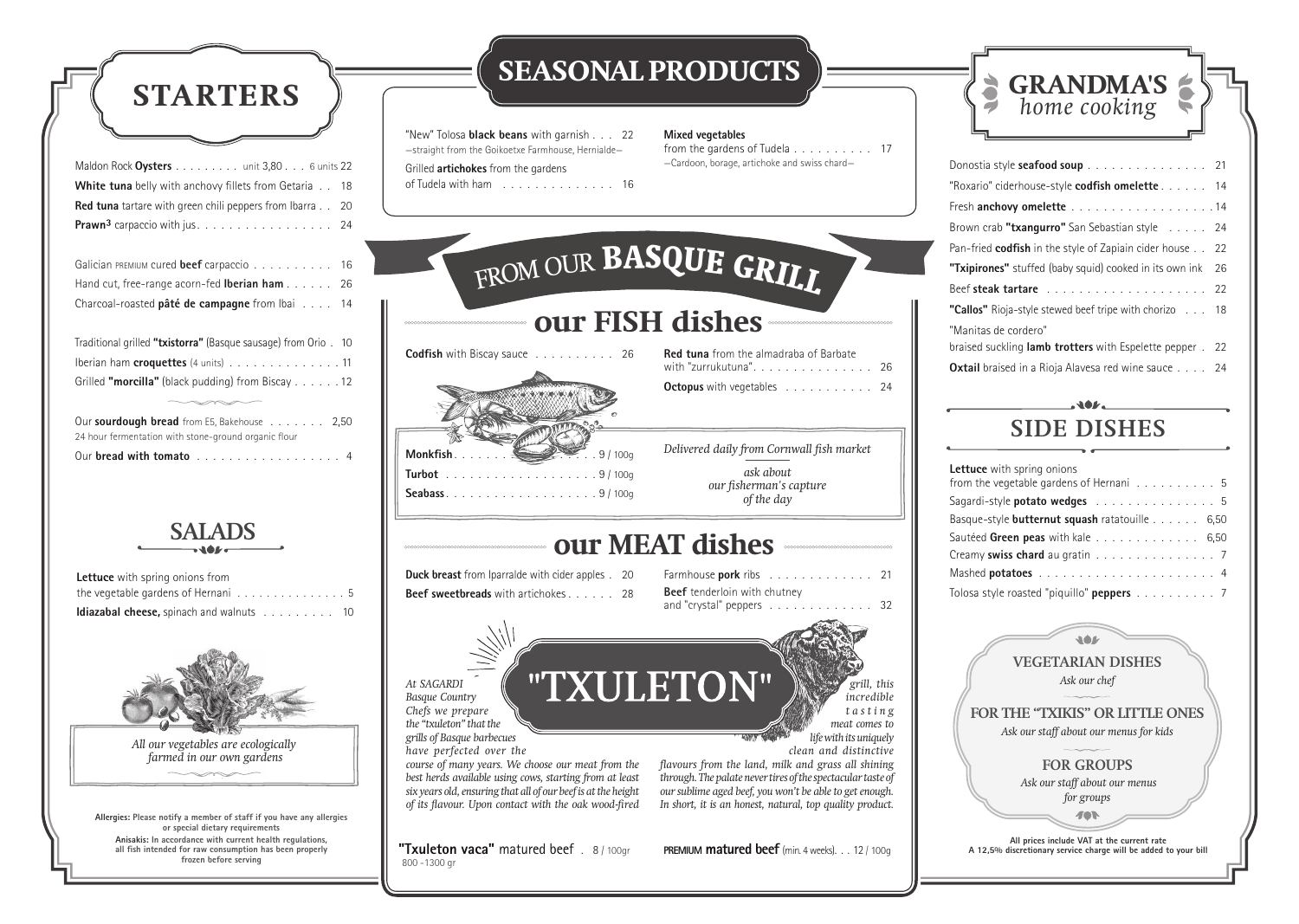

### **astigarraga menu**

*"Basque cider-house cuisine: cod, cheese and walnuts, the best char grilled meat... all served family-style to share. Pure tradition!"*

> Traditional grilled **"txistorra"** (Basque sausage) from Orio

> > $\infty$

"Roxario" ciderhouse-style **codfish omelette**

Pan-fried **codfish** in the style of Zapiain cider house

**"Txuleton vaca"** matured beef

(approx 450 g per person)

 $\infty$ 

Selection of artisan Basque **cheeses**

*Our sourdough bread from E5, Bakehouse*